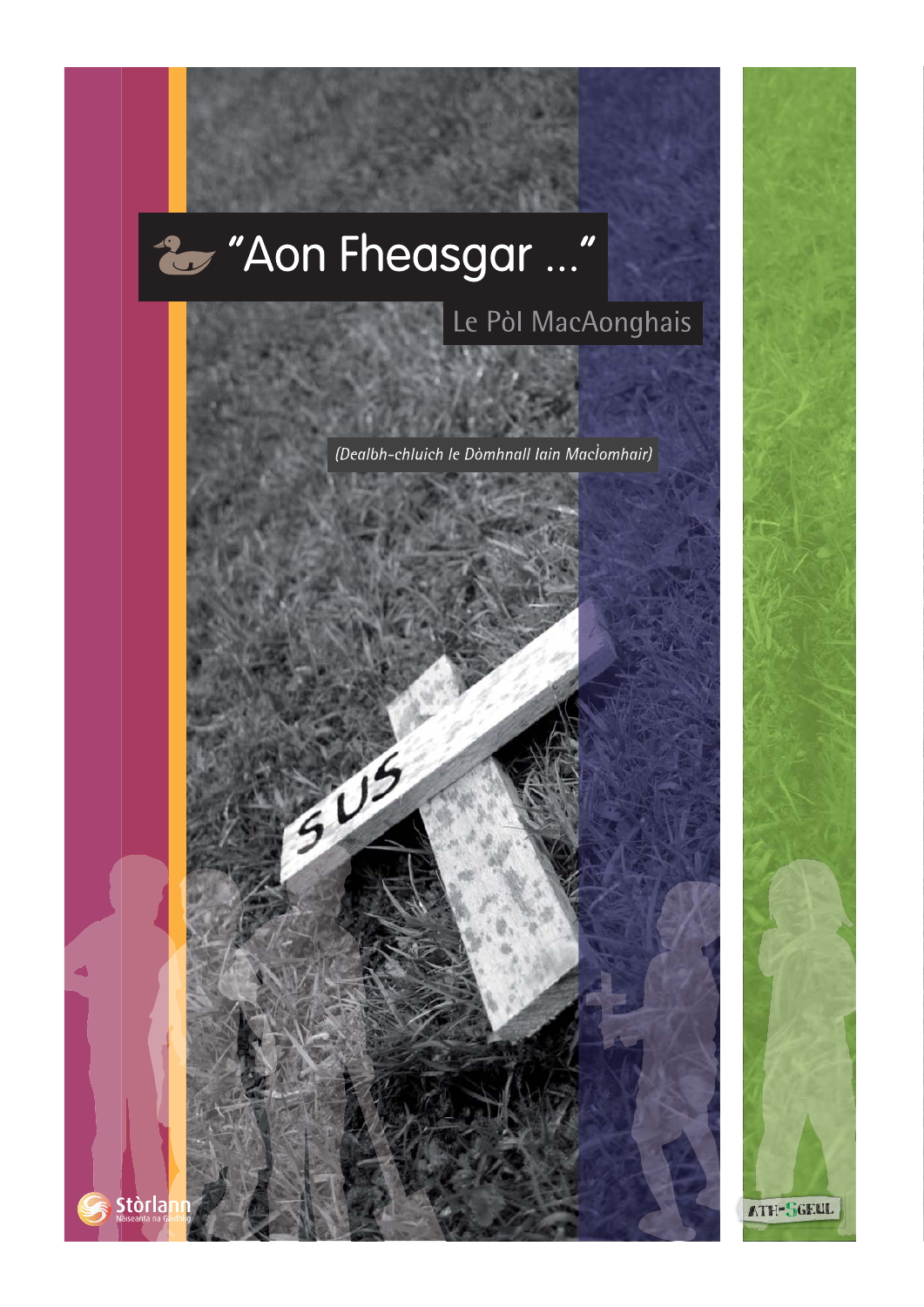## "Aon Fheasgar ..." Le Pòl MacAonghais

(Dealbh-chluich le Dòmhnall Iain MacÌomhair)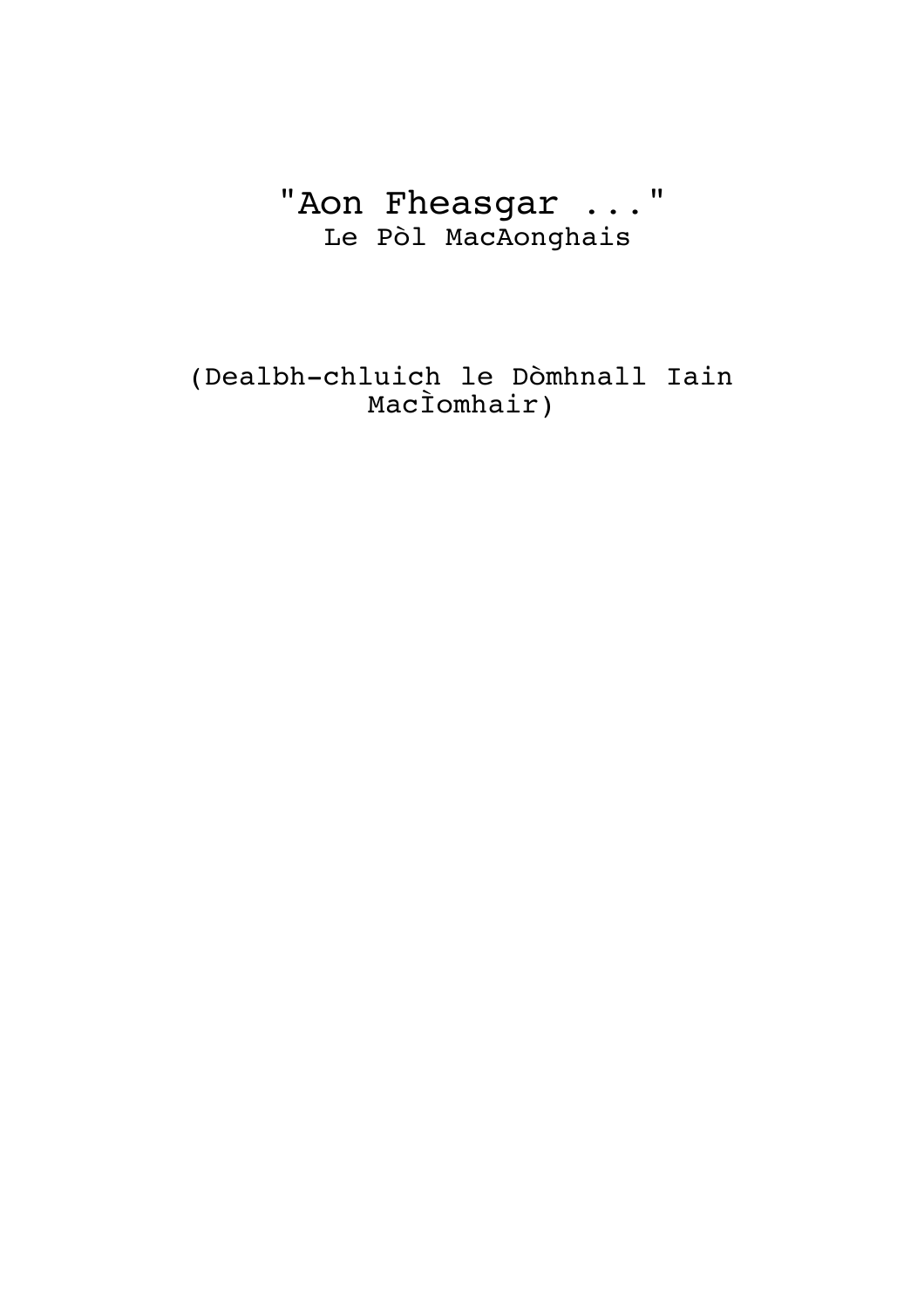Caractaran

TORMOD - GILLE ÒG MALAG – MÀTHAIR THORMOID DÒMHNALL RUADH - GILLE ÒG MÀIRI - NIGHEAN ÒG EÒGHANN - GILLE ÒG RUAIRIDH - GILLE ÒG

SEALLADH A H-AON: AIR BLÀR A-MUIGH

Tha Tormod na shuidhe air clach air cùl cruach-mhònach agus coltas gu math muladach air a ghnùis. Tha e a' bruidhinn ris fhèin.

> TORMOD Carson nach eil iad a' tighinn? Dè chanas iad? Dè chanas iad nuair a dh'innseas mi dhaibh? (a' seasamh) A bheil sgeul air duine fhathast? Chan eil. Huh! Bidh Dòmhnall Ruadh a' tarraing mo choise mar as àbhaist. Is cinnteach gum bi. Tha e bragail am fear ud. Sin a thuirt Mam co-dhiù. Cha bhi càch a' magadh orm, ge-tà – uill, cha bhi Màiri. Màiri bhochd – tha droch naidheachd ga feitheamh. Bidh truas aice rium. Och, dè tha gan cumail? Obair na croite, tha fhios. (ag èigheach) Greasaibh oirbh!

Tha Tormod ag èirigh agus a' coimhead suas dhan adhar.

TORMOD Thèid a' ghrian fodha a dh'aithghearr agus bidh e ro dhorch.

Suidhidh Tormod a-rithist. Nochdaidh Malag timcheall oisean na cruaiche.

> MALAG Ò, an ann an sin a tha thu? Feuch nach fhaigh thu fuachd nad shuidhe an sin air do thòin fad an fheasgair. An tug thu a-staigh a' mhòine?

> > TORMOD

Thug.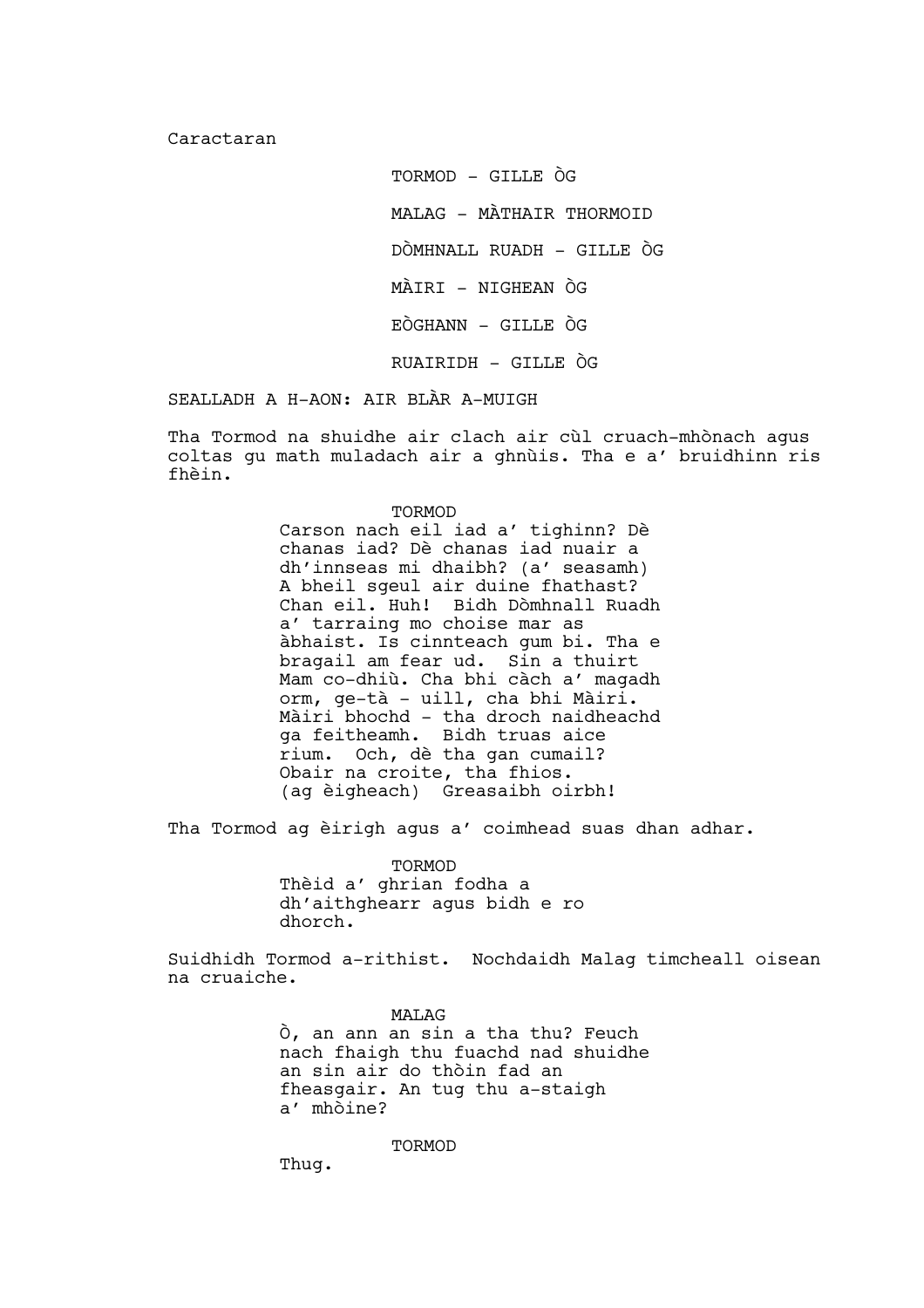TORMOD

Trì.

#### MALAG

Feuch gum bi sin gu leòr ma-tà. Tha fuine agamsa ri dhèanamh a' chiad char sa mhadainn. Cuimhnich gu bheil agad ris a' chrodh a thoirt dhachaigh. Agus ma dh'fheumas mise tighinn gad lorg, thoir an aire . . 'Eil dad ceàrr ort? Tha thu a' coimhead gu math stùirceach.

TORMOD

Chan eil.

MALAG Chan eil fhios agamsa. Clann an latha an-diugh ...

Tha Malag a' falbh. Tha Tormod a' cluinntinn fuaim chàich agus iad a' tighinn. Tha e ag èirigh bhon chloich. Tha càch a' bocadaich agus ag èigheach.

> MÀTRT Hai a Thorm ... Dè tha ceàrr?

> > TORMOD

Chan eil fhios agam ciamar a chanas mi e.

MÀIRI Och, inns dhuinn a Thormoid. Dè idir a tha a' cur dragh ort?

TORMOD Bhàsaich Susanna!

DÒMHNALL RUADH Cha do bhàsaich!

#### TORMOD

Bhàsaich. Chaidh mi a-mach a choimhead oirre cho luath 's a thàinig mi às an sgoil 's cha robh sgeul oirre. Choimhead mi an uair sin shìos os cionn a' chladaich agus fhuair mi i ... marbh.

#### **RUATRIDH**

Och Susanna bhochd. Bha i mar bhall den sgioba againn, nach robh?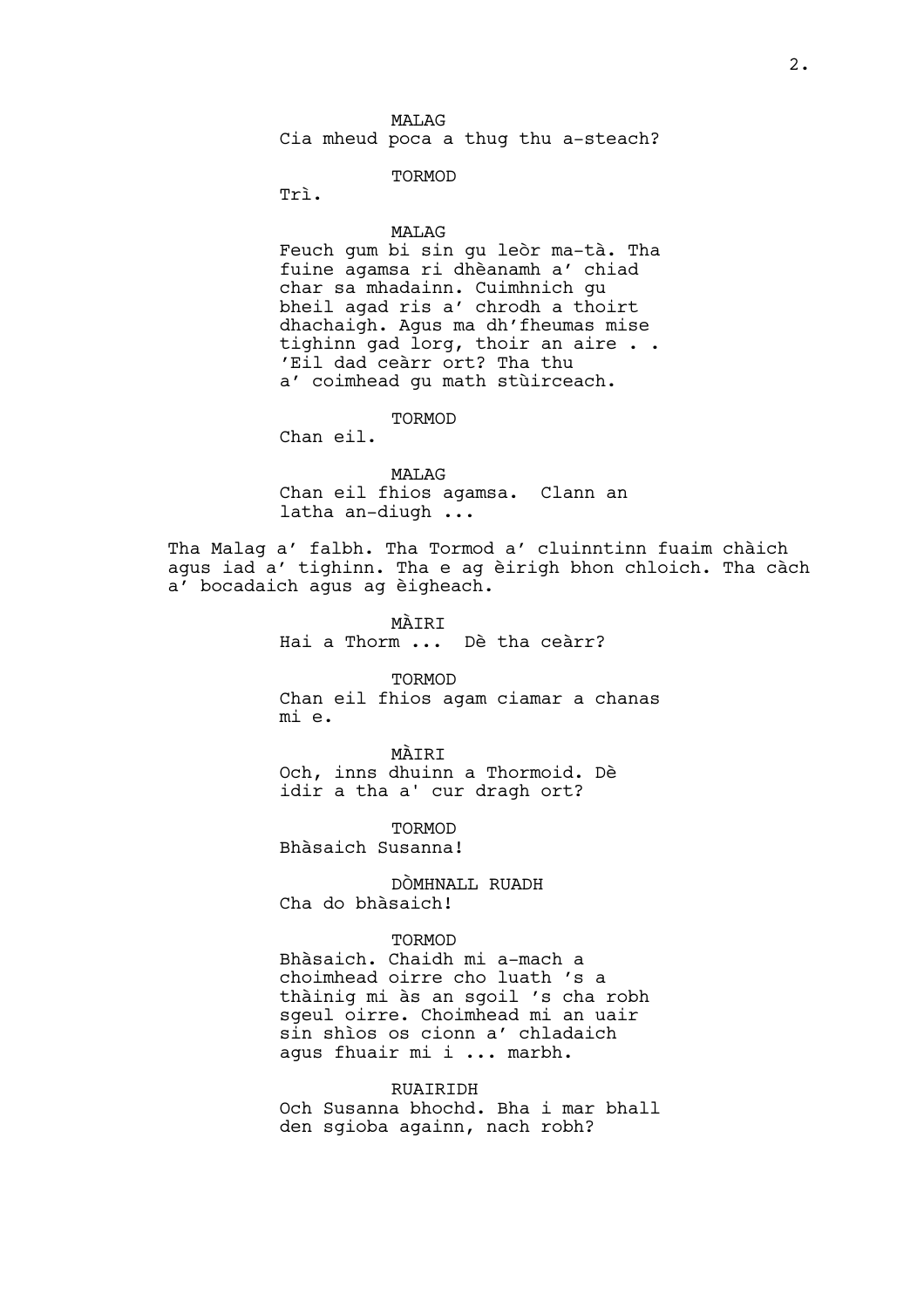a Thormoid? TORMOD 'S ann. Tha sin ceart. Chuir sinn

seachad bliadhna air leth toilichte còmhla ...

DÒMHNALL RUADH Aidh. Mar a tha an ùine a' dol seachad. 'S iomadh gàire a thug i oirnn.

EÒGHANN (a' feuchainn gun a bhith a' caoineadh) 'Eil cuimhn' agad mar a dh'itheadh i às ar làmhan?

MÀIRI 'S mar a leanadh i a-steach dhan arbhar sinn.

TORMOD Tha. Agus nuair a bhiomaid a' deasbad ...

DÒMHNALL RUADH No ag argamaid ...

#### TORMOD

Bhiomaid a' faighneachd airson beachd Susanna. Bhiodh car na ceann mar gum biodh i ag èisteachd rinn.

DÒMHNALL RUADH Tha e doirbh a chreidsinn nach dèan i sin tuilleadh.

### MÀIRI

An truaghag!

EÒGHANN Creutair beag bochd.

DÒMHNALL RUADH Saoil an e cù a rinn e?

**TORMOD** Cha b' e. Cha do bhoin dad dhi. Cha do rinn i ach ... ach bàsachadh.

RUAIRIDH (a' crathadh a chinn) Thachair an aon rud dha mo sheanair fhèin.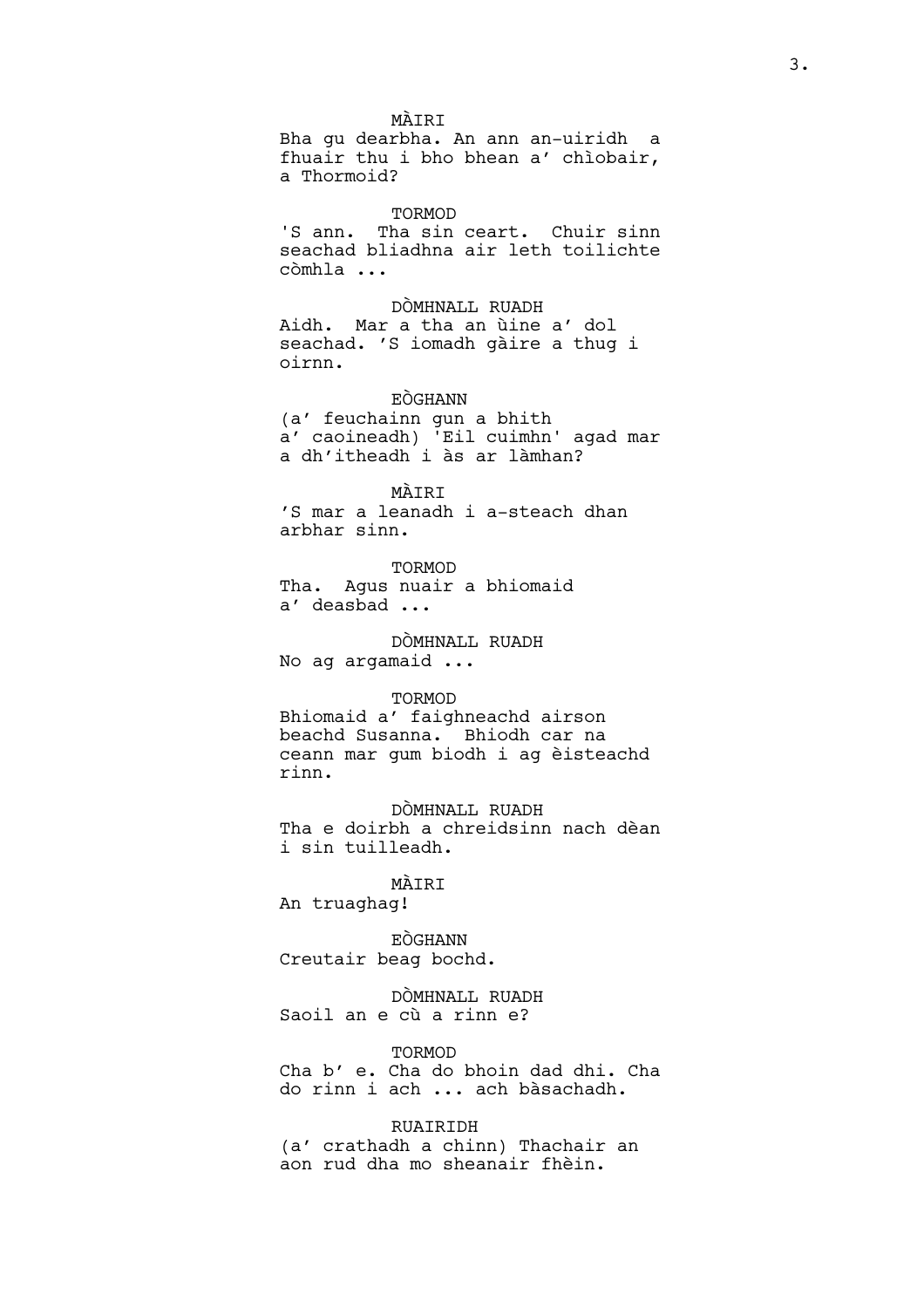EÒGHANN Feumar a tiodhlacadh ma-tà, agus a tiodhlacadh gu dòigheil. Bha i airidh air.

Aomaidh companaich Thormoid uile an cinn ann an aonta ...

**TORMOD** Thugainnibh, a chàirdean. Bidh sibh airson a faicinn, tha mi a' creidsinn.

MÀIRI Uill ... led chead a Thormoid. Tha mi a' smaoineachadh gun dèanadh e feum dhomh.

**RUATRIDH** Tha sinn uile air buille chruaidh fhulang.

Tha iad a' leantainn Thormoid gu slaodach, sòlamaichte.

SEALLADH A DHÀ: AIG A' CHLADACH.

Tha closach Susanna na laighe air a' mhachair os cionn a' chladaich.

> MÀTRT Ò, an truaghag! An tunnag as laghaiche a ghluais air dà chois a-riamh.

DÒMHNALL RUADH Uill, mas math mo chuimhne chan eil sin buileach ceart a Mhàiri. 'S ann a bha i a-riamh caran cuagach air a casan.

MÀTRT

(a' caoineadh) Ach bha sin mar phàirt dhen tarraing a bha innte.

#### TORMOD

Sin thu, a Mhàiri, tha thu ceart gu leòr a-nise. Is math gun tug sinn leinn spaid bho cheann na cruaiche. Gabhaidh sinn greis mu seach a' cladhach an tuill, ceart?

DÒMHNALL RUADH Bhiodh e mar urram dhomh.

**RUATRIDH** Chan fhaic sinn a leithid gu bràth tuilleadh.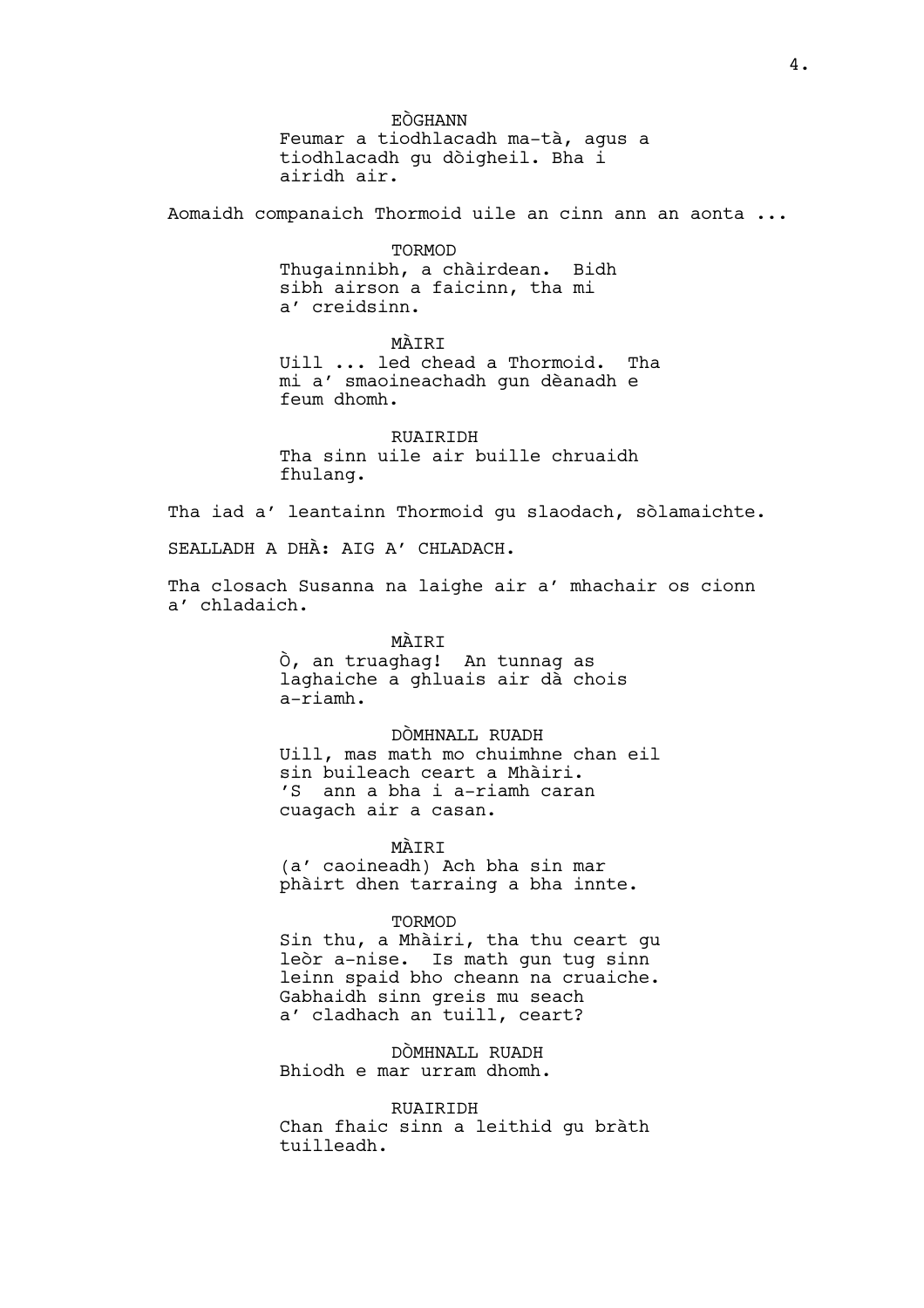EÒGHANN Cò a leagas closach Susanna don ùir?

TORMOD Tha mise a' smaoineachadh gum bu chòir Màiri sin a dhèanamh. Am biodh tu deònach, a Mhàiri?

MÀIRI Bhitheadh, muladach 's gu bheil mi.

DÒMHNALL RUADH Am bu chòir dhuinn salm a sheinn?

Tha iad uile nan tost airson diog agus an uair sin tha iad a' coimhead air Dòmhnall Ruadh le uabhas.

TORMOD

(ag osnaich) Sin mar a thachras daonnan. Feumaidh cuideigin a' mhòmaid a mhilleadh.

DÒMHNALL RUADH Och bi sàmhach! Na gabh san t-sròin idir e! Tha seo doirbh dhòmhsa cuideachd.

An dèidh do Shusanna a bhith air a tiodhlacadh, seasaidh iad uile gun fhacal car greiseig.

> MÀIRI Nach dèan sinn crois?

> > UILE

Nì gu dearbha.

TORMOD

Siuthad thusa, Eòghainn, tog ort gu bàta Chaluim aig a' phort. Bha e a' leaghadh teàrr an-diugh agus bidh na h-èibhleagan fhathast teth. Teasaich an t-iarann a bha aige agus thoir thugainn e. Lorgaidh mi fhìn is Ruairidh maidean.

Tha Tormod agus Ruairidh a' dèanamh crois le dà bhioran. Tillidh Eòghann leis an iarann theth.

> EÒGHANN Dè tha thu a' dol a sgrìobhadh?

**TORMOD** Chan eil mi cinnteach. Is dòcha, "Mar chuimhneachan air Susanna, an tunnag a b' fheàrr a bha ann a-riamh."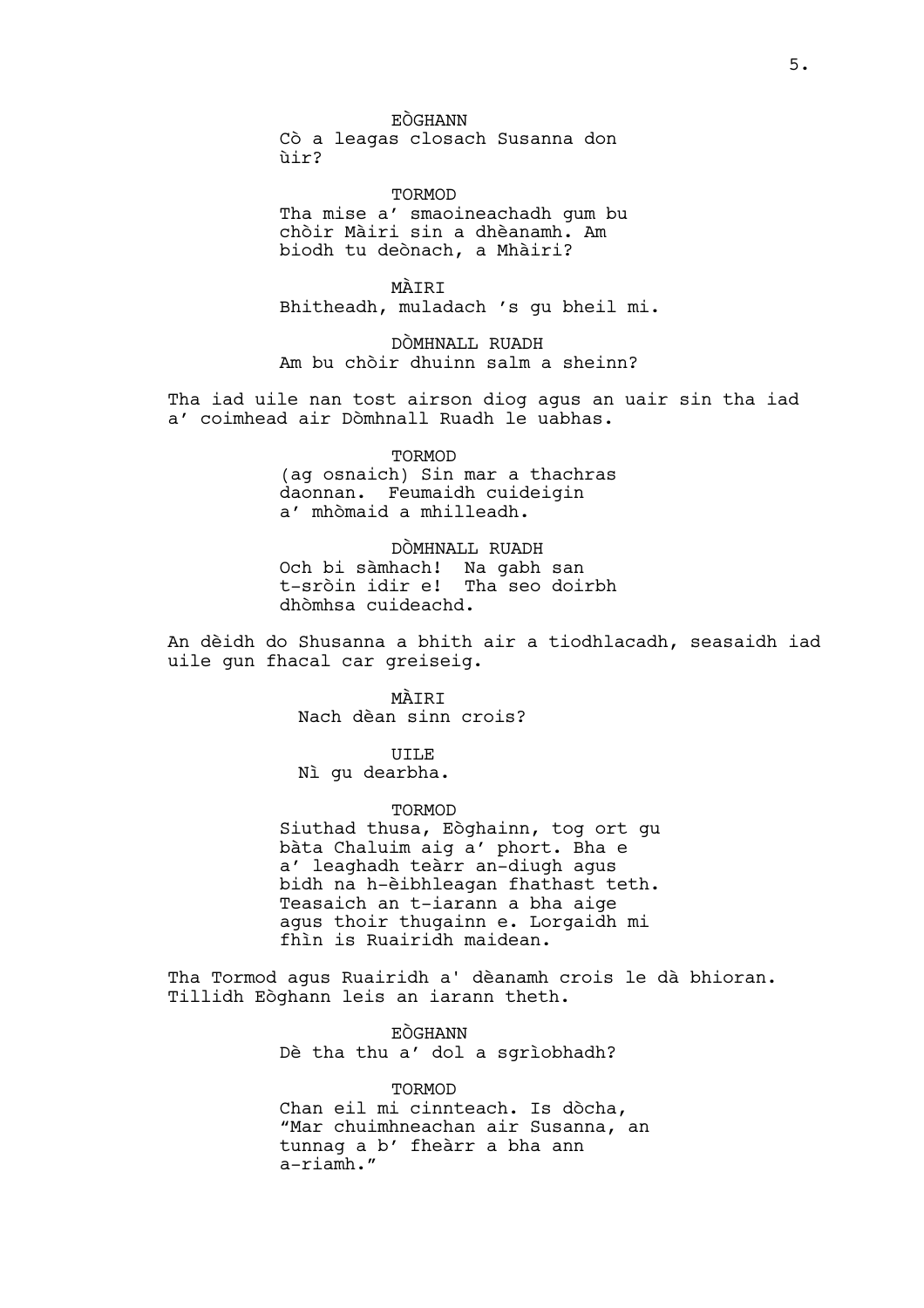DÒMHNALL RUADH Gu sealladh orm! Nach dèan an t-ainm aice an gnothach leis fhèin?

EÒGHANN Nì. Greas ort! Tha an t-iarann a' fàs fuar.

Tha Tormod a' tòiseachadh air ainm na tunnaige a sgrìobhadh sa mhaide.

TORMOD

Crois! Tha e air fàs fuar gun teagamh. Cha deach agam ach air SUS a sgrìobhadh.

DÒMHNALL RUADH Nach dèan sin fhèin a' chùis?

#### EÒGHANN

Tha mi a' smaoineachadh gun dèan. Tuigidh sinne cò a th' ann. Agus chan urrainn dhomh a bhith air mo bhodraigeadh cuairt eile a ghabhail chun a' chidhe.

Cluinnear guth feargach air an cùlaibh. Seo Malag a' tighinn agus coltas fiadhaich oirre.

#### MALAG

(ag èigheach) Dè a' chladhach 's an ruamhar a tha seo? Sguiribh dheth dìreach sa mhionaid! Agus thusa ... amadain ghràinde, gabh dhachaigh agus gheibh thu bhuamsa e nuair a ruigeas tu. Tha mise air a bhith gad shiubhal thall 's a-bhos, gun fhios agam càite fon ghrèin an robh thu. Nach tuirt mi riut gum feumadh tu an crodh a thoirt dhachaigh, ach an àite sin tha thu an sàs ann an amaideas den t-seòrsa seo. Gu sealladh orm – dè an t-olc a tha seo?

Pronnaidh Malag a' chrois fo a casan.

#### **TORMOD**

A mhàthair, sguiribh dheth. Susanna bhochd. Cha dèanadh ise sin oirbhse.

MAT<sub>AG</sub> Tunnag a bh' innte! Tunnag – eun gun fheum. Tuigsinn?

Tha a' chlann eile a' dèanamh deiseil airson falbh.